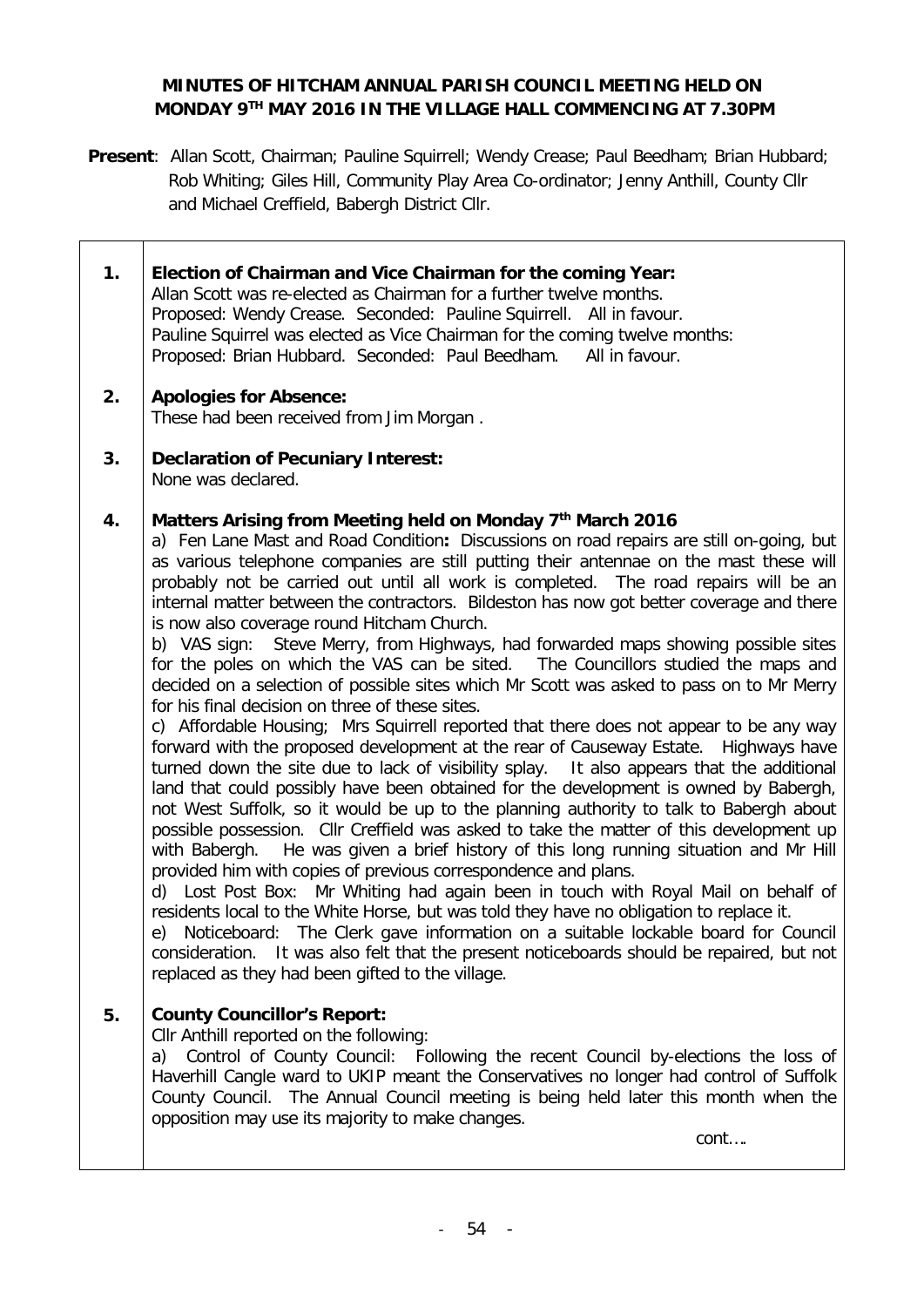b) Devolution: Due to Cambridgeshire County Council resisting the Government's instruction to join with Norfolk and Suffolk no deal is being struck for Suffolk at present.

c) Education: Suffolk schools rated Good or Outstanding stood at 80% in April 2016. This is a 6% increase on ten months ago. This is 3% up on the national average over the same period.

d) Primary Education: No children in Cosford Division have this year been turned down for their first place choice of school.

e) Suffolk Household Waste Recycling Centres: Due to public demand, from 1<sup>st</sup> June 2016 opening hours are being changed to give users extended hours on Sundays, Bank Holidays and Thursdays during the summer months. However, they will all be closed on Wednesdays.

f) Community Transport: Newly reorganised community transport services will start on 14<sup>th</sup> June 2016. Area launch events are being held. Hadleigh Town Hall is hosting one on 27<sup>th</sup> May. Cllr Anthill would be interested to hear from any resident dissatisfied with the new service. She will forward any comments on to the councillor who has special responsibility for this area.

g) Fire Service Changes: Published final proposals are less radical than first thought. They involve maintaining the same number of fire stations across the county which means that the first fire engine to respond to 999 calls across Suffolk will not be directly affected by the changes. It will also provide additional support and resilience to on-call fire engine availability during weekdays.

h) Hitcham: All has been relatively quiet this month.

### **6. District Councillor's Report:**

a) Cllr Creffield explained that although he was no longer on Babergh's Planning Committee he would still be able to assist with any problems.

b) The Joint Venture between Babergh and West Suffolk are moving their offices to Needham Market.

### **7. Community Play Area:**

Mr Hill is checking on the state of the hedges and grass.

### **8. Police Report:**

a) The Clerk had forwarded an email from PSCO Laura Mansell to the Councillors. This explained that there were no available officers to attend our meetings and that, due to redundancies, police reports were no longer being produced. There is, however, a link to a police web site which will eventually show up-to-date information on local criminal activity. The email also included a report from her Sergeant explaining the position in more detail. PSCO Mansell is meeting with all Parish Clerks in her area to discuss the current situation and is due to meet Mrs Neun on 20<sup>th</sup> June.

b) Mr Scott stated that there was a need to look at a Neighbourhood Watch Scheme within the village as the level of policing is decreasing rapidly. Mrs Squirrell added that the Farm Watch Scheme worked well for the farming community.

## **9. Correspondence:**

a) An email has been received from Babergh Council on behalf of a resident living on the Causeway Estate asking whether the street sign could be amended to include the words 'cul de sac' in the hope it would deter lorries, vans, etc. from using the estate as a turning area. After discussion is was felt that a change of wording could encourage more people to use it as a 'turn round' facility. It was agreed to put the matter under review in order that further suggestions could be considered. The Clerk will reply to Babergh.